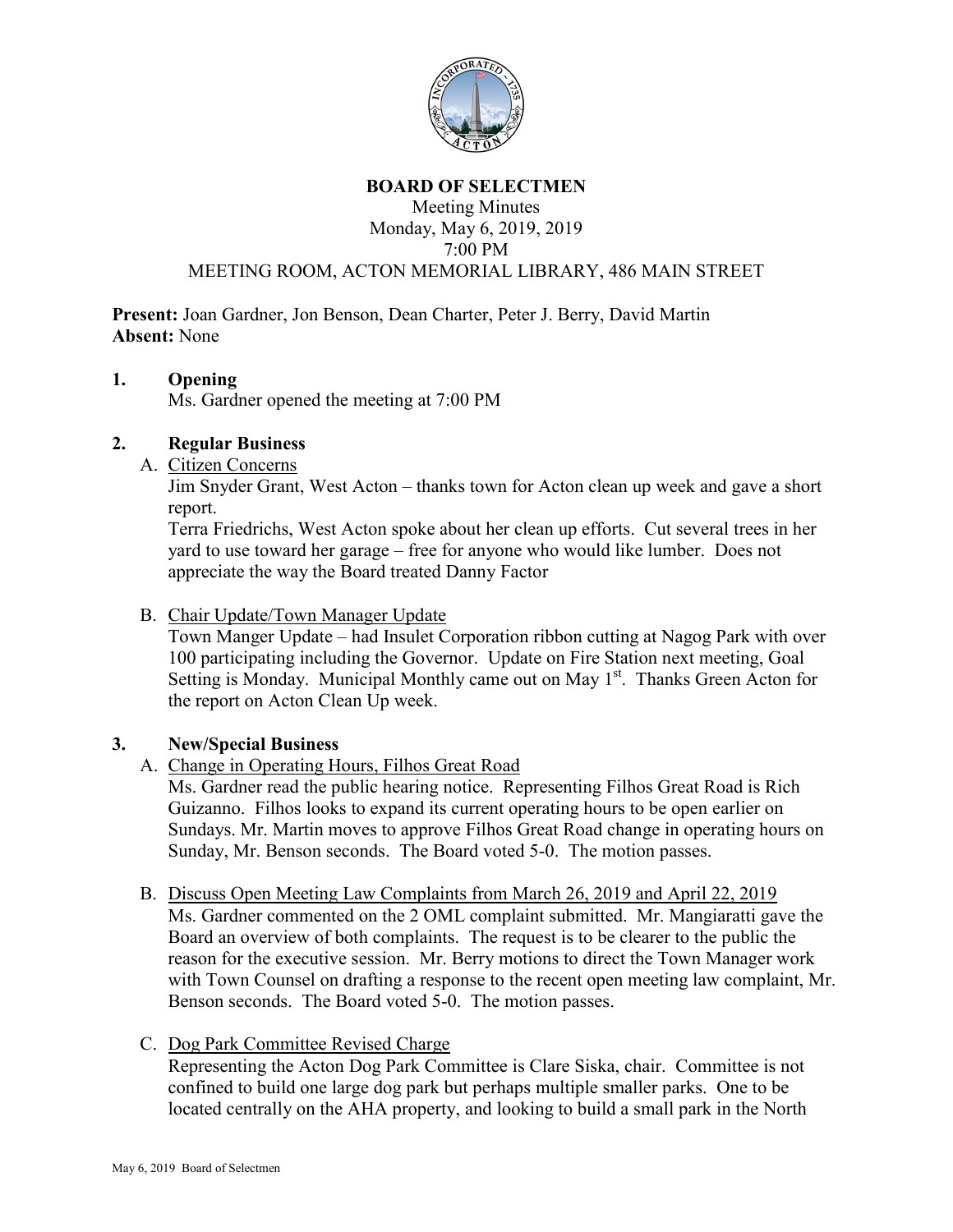

Acton location to be determined. Mr. Benson motions to approve the updated charge of the Acton Dog Park committee, Mr. Martin seconds. The Board votes 5-0. The motion passes.

D. Request from Mothers Out Front to Install Temporary Public Art in Front of Acton Memorial Library

Jude Aronstein, local organizer for Acton Mothers out Front gave a presentation on the proposed temporary public art installation proposed in front of the Acton Memorial Library for 2 weeks and will move it to other areas around town. Ms. Aronstein presented to the Board a history of the gas leaks in town and the harm the gas leaks have caused. Library Trustees comfortable with temporary art display. Mr. Benson motions to approve the installation of the temporary art display, Mr. Martin seconds. The Board voted 5-0. The motion passes.

## **4. Consent Items**

Mr. Benson motioned to approve consent items 7-14, Mr. Martin seconds. The Board voted 5-0. The motion passes.

### 5. **Executive Session**

There will be a need for an Executive Session to discuss the Town's strategy with respect to litigation (purpose3), namely *Town of Concord v. Littleton Water Department* land court case No. 18-MISC-00596 [JSDR] and consider the purchase, exchange, lease or value of real property (Purpose 6) located at 19-21 Maple Street, where an open meeting on either topic may have a detrimental effect on the negotiating position of the Town.

#### **5. Adjournment**

At 9:02 p.m., it was moved and seconded to adjourn the meeting. The motion was approved unanimously.

## **Documents and Exhibits Used During this Meeting**

- Written Statement from Jim Snyder-Grant
- Application for Change in Operating Hours, Filhos Great Road
- Open Meeting Law Complaints, March 26 and April 22, 2019
- Dog Park Committee Current and Revised Charge
- Memo from Mothers Out Front
- Presentation from Mothers Out Front
- Girl Scout Gold Award Letter
- Recommendation for Committee Appointment of Laurence Boisvert to Land Stewardship Committee
- One Day Alcoholic Beverage license, David Fail
- One Day Alcoholic Beverage License, Brian Brandt
- One Day Alcoholic Beverage License, Congregation Beth Elohim